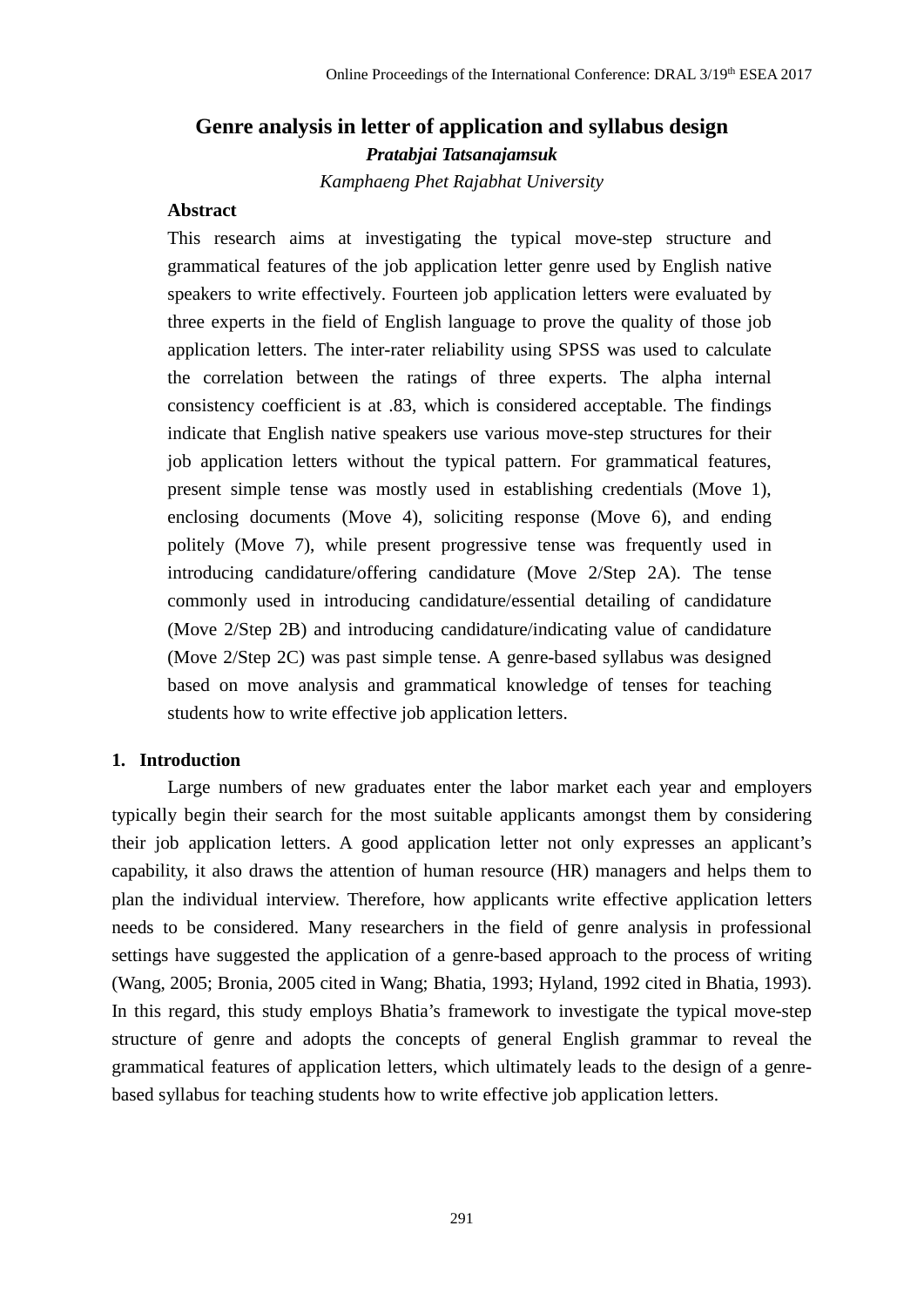### **2. Objectives**

The objectives of this study are: (1) to investigate the typical move-step structure of genre based on Bhatia (1993); (2) to investigate grammatical features in job application letters written by English native speakers; and (3) to design a genre-based syllabus that is based on the notions of move-step structure, grammatical features, and syllabus design principle developed by Nunan (1999).

# **3. Research Questions**

- 1. What is the typical move-step structure of the job application letter genre employed by English native speakers to write effectively?
- 2. What grammatical features do English native speakers employ to write effective job application letters?
- 3. How move-step structure and grammatical features used by English native speakers can be included in the design of a job application letter genre syllabus?

# **4. Theoretical Framework**

# *4.1 Genre Analysis*

According to Bhatia's framework (1993), the structure of a job application letter should follow a seven-move pattern of genre analysis, including "Establishing credentials (Move1), Introducing the candidature (Move 2), Offering incentives (Move 3), Enclosing documents (Move 4), Using pressure tactics (Move 5), Soliciting response (Move 6), Ending politely (Move 7)" (p. 62). Move 2 consists of three steps, (1) "offering the candidature", (2) "essential detailing of the candidature", and (3) "indicating value of the candidature" (Bhatia, 1993, p. 64). The framework of move analysis proposed by Bhatia (1993) was very useful and used in this research as a model to define the definitions of moves and to discover the move structure of job application letters written by English native speakers.

# *4.2 Grammatical Features*

After identifying and naming moves, grammatical features, and tenses, were described to identify how genres were written. Tenses always employed in the application letters consisted of past simple, present simple, present progressive, present perfect, and present perfect progressive.

# *4.3 Syllabus Design Principle*

One of the main goals of this study is to design a genre-based syllabus which facilitates learners in their writing of job application letters that meet the needs of the prospective employers. According to Nunan (1999), "key tasks for syllabus designers are the selection of the items and their sequencing and integration" (p. 73). In this respect, after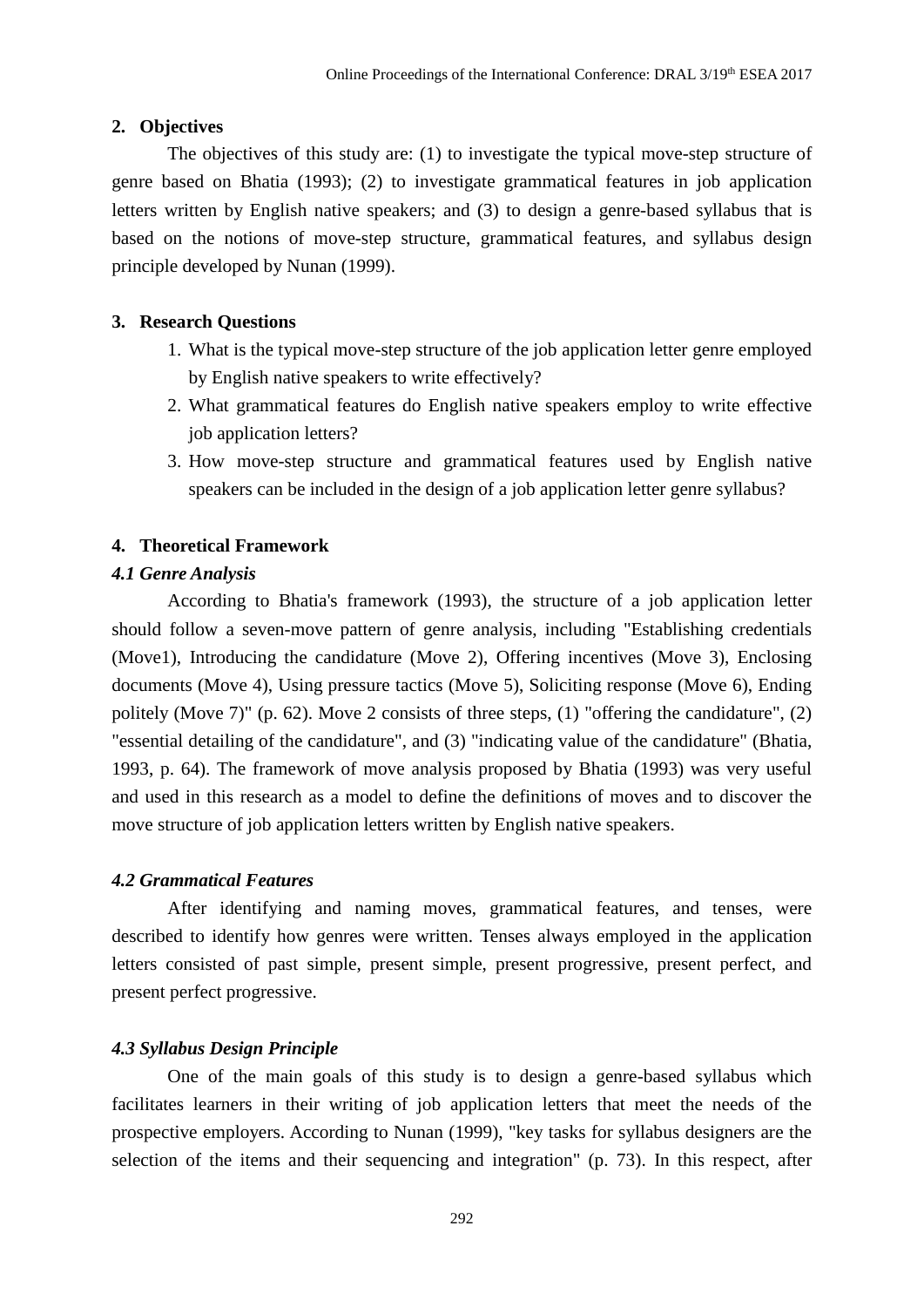identifying move structure, naming the definitions of moves, and investigating what tenses English native speakers used in their job application letters, this research had sufficient information to design the genre-based syllabus based on the principle of syllabus design proposed by Nunan.

#### *5* **Literature Review**

#### *5.1 Job Application Genre*

Bhatia's framework was adopted as a model to define the definitions of moves and to discover the move structure of application letters written by native speakers. In Bhatia's sense, the structure of a job application letter should follow a seven-move pattern of genre analysis as follows:

> Move 1: Establishing credentials Move 2: Introducing the candidature Step 2A: Offering candidature Step 2B: Essential detailing of candidature Step 2C: Indicating value of candidature Move 3: Offering incentives Move 4: Enclosing documents Move 5: Using pressure tactics Move 6: Soliciting response Move 7: Ending politely

> > Bhatia (1993, p. 62)

#### *5.2 Move and Step Analysis*

Based on Bhatia (1993), each move functions differently. Move 1 presents the candidates' strengths by stating their predominant academic credentials and the admiration for the reputation of the companies of prospective employers (Bhatia, 1993). Lesikar (1984, as cited in Bhatia, 1993) suggests that the successful method to establish credentials is to match the employers' needs with the explanation of applicants' qualifications as effectively as possible. Move 2 consists of three steps, (1) "offering the candidature", (2) "essential detailing of the candidature", and (3) "indicating value of the candidature" (p. 64). The first step presents how the candidates' meet the requirements of the prospective positions, while the second one shows the most necessary information of the candidates. The third step is responsive to the requirements of the jobs that they are applying for. Bhatia (1993) describes that indicating the value of the candidature is similar to self-representation with the aim of presenting relevant information, being persuasive, and presenting positive aspects of the candidates. Move 3 is always stated on sales promotion letters but rarely found in job application letters. The information shown in this move overlaps with the details found on the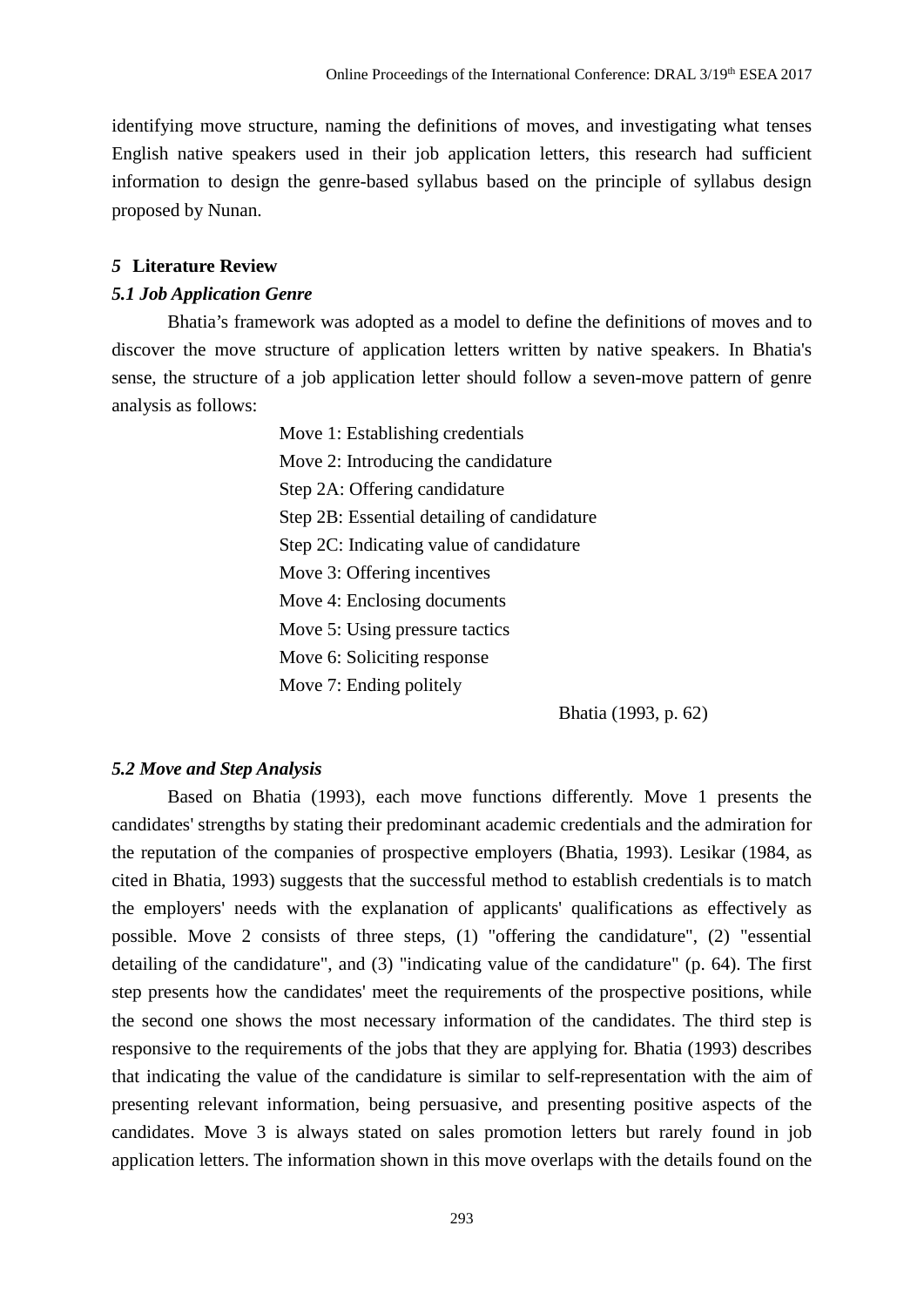step of indicating the value of the candidature since both offer the attractive qualifications of the candidates. It is, therefore, difficult to differentiate which one the candidates refer to. Move 4 functions as a reminder to see further information about qualifications, experience, interests, strengths, etc. through the C.V., certificates, and testimonials which are referred to in the enclosed documents. Move 5 represents the tactics the candidates use to force the readers (or prospective employers) to make a quick decision. However, this move is not often found in job application letters. Move 6 is to persuade the prospective employers to call to make interviews. Move 7 is referred to the closing in job application letters and consists of thanking the readers for spending the time to read their letters.

#### *5.3 Grammatical Features*

Successful applicants have to make sure that they write error free and grammatical application letters. This study, therefore, investigates which tenses English native speakers employ to write effective job application letters. According to Dudley-Evans and St John (1998), "grammatical areas that are of particular relevance to ESP follow exactly the same rules as in general English grammar" (p. 77). In this respect, this research explains the concepts of tenses based on general English grammar. Allison, Towned, and Emmerson (2008), however, state that in business contexts, especially application letters, there is no necessity to understand all English tenses, only for understanding (1) past simple, (2) present simple, (3) present progressive, (4) present perfect, and (5) present perfect progressive. Based on Chumworatayee (2011) and Faiza (2012), present progressive is used to show the applicants' recognition of what kind of individual the employer seeks and to identify the source of the job vacancy advertisement in the move of establishing credentials. Wang (2005) stated that the form of present progressive can be found in the last move (ending politely) of Bhatia's framework for the planned future. In light of Bhatia's framework, the present perfect is shown in the move of introducing the candidature at the steps of essential detailing of the candidature and indicating the value of the candidature to highlight their work experience and self-representation of the applicants.

#### *5.4 Syllabus Design Principle*

In designing courses there should be the specified communicative tasks that the learners can perform at the end of their period of learning. Bhatia (1993) identifies the advantages of the application of genre analysis to the syllabus design. Nunan (1999) stated that the concept of syllabus design principle includes the selection of the items and their sequencing and integration. He also suggests that "syllabus designers no longer begin with a structurally graded list of linguistic items, and then cast around for ways of teaching those items; instead, they begin with an inventory of target skills to perform those skills" (p. 73).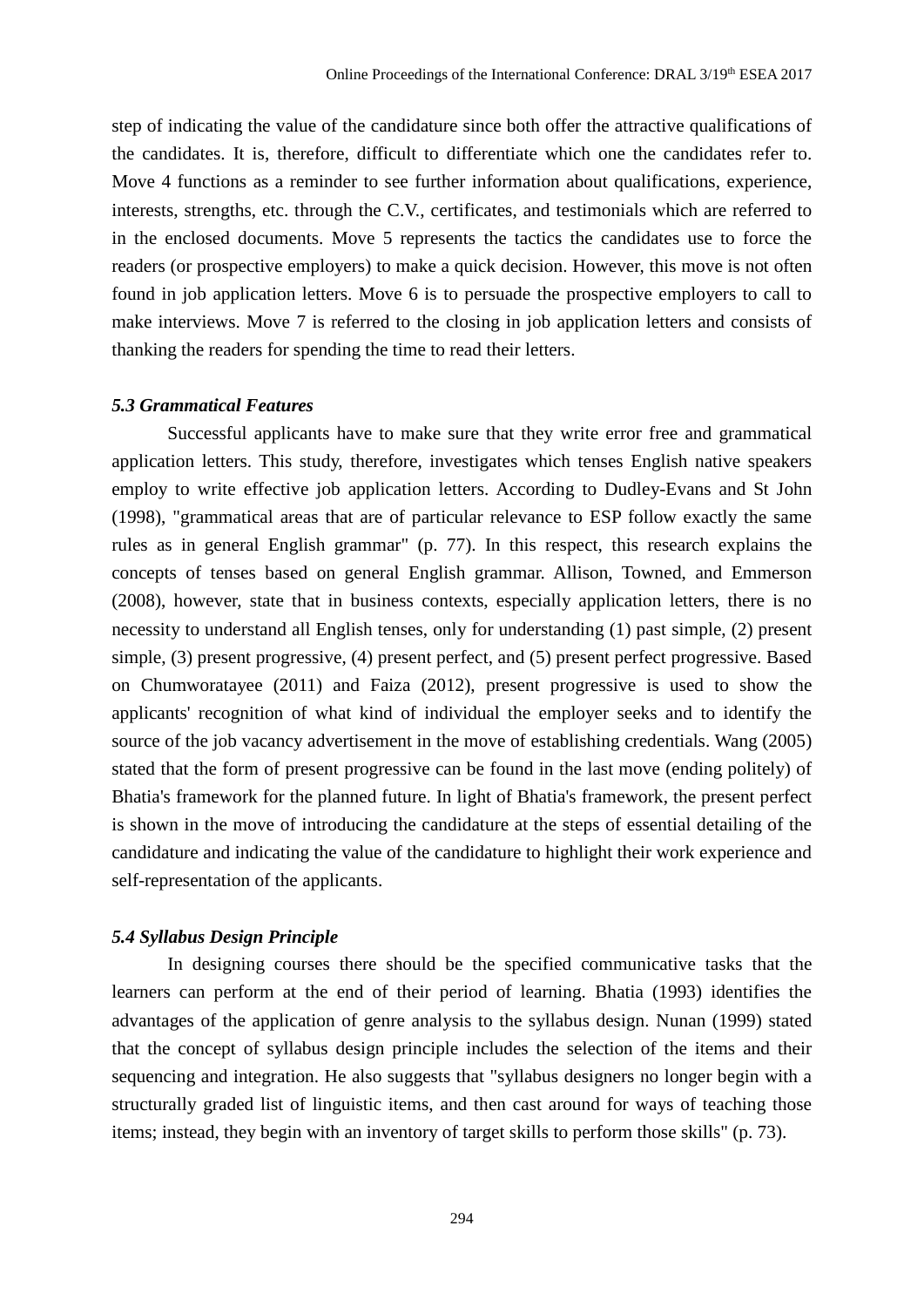### *5.5 Related Research*

Wang (2005) adopted Swales' model as the basic unit of analysis and found that there were six moves in the job application letters, including establishing credentials (Move 1), introducing candidature (Move 2), offering incentives (Move 3), enclosing documents (Move 4), using pressure tactics (Move 5), and soliciting response (Move 6). Move 1, 2, 3, and 5 were frequently found. Rizan, Saadiyah, Siti, and Rosniah (2005) found that Malaysian graduates adopted less than three moves (out of six moves) which were inadequate to write impressive and effective application letters. Therefore, they needed to be trained in how to write more persuasive application letters based on the idea of promotional genre introduced by Bhatia (1993). Qian (2010) conducted a comparative research on genre analysis of English argumentative essays written by English major and non-English major students in an English as a foreign language (EFL) context using Hyland's model (1990, cited in Bhatia, 1993) and found that there were three stages and obligatory moves set in the model. However, there were no differences in terms of the move-step structure between the two groups of students. Hou (2013) compared the similarities and differences of generic structures in job application letters written by Canadian and Taiwanese college students and found that the Canadian students employed several strategies to describe their qualifications, while the Taiwanese students wrote short and general statements to present their qualifications in the belief that the prospective employers would discover their qualifications in the résumés.

#### *6* **Methodology**

### *6.1 Data Collection*

### *6.1.1 Text Selection*

Twenty job application letters written by English native speakers were gathered from various websites covering a range of positions, including: assistant, coordinator, manager, intern, graphic designer, babysitter, marketing personnel, buyer, clerkship, technician, analyst, and a range of academic positions from school teacher to professor. The assessment form (application letter assessment rubric) adapted from the Washington Center's cover letter for internship and academic seminars was used to clarify the standards for the quality of the job application letters. They were evaluated by three experts in the field of English language. In the assessment form, grammar and spelling, business-letter format, and contents (introductory, body, closing sections) of the application letters were examined. The whole assessment form was presented on three rating scale ranges from 0 to 2 ( $0 =$  unacceptable, 1  $=$  acceptable,  $2 =$  excellent). The total scores of each letter were calculated in the percentage. The letters with the scores higher than or equal to 70% were considered acceptable; those with the score less than 70% were considered unacceptable and rejected. In total, the number of job application letters considered as acceptable was 14 letters, with six considered unacceptable.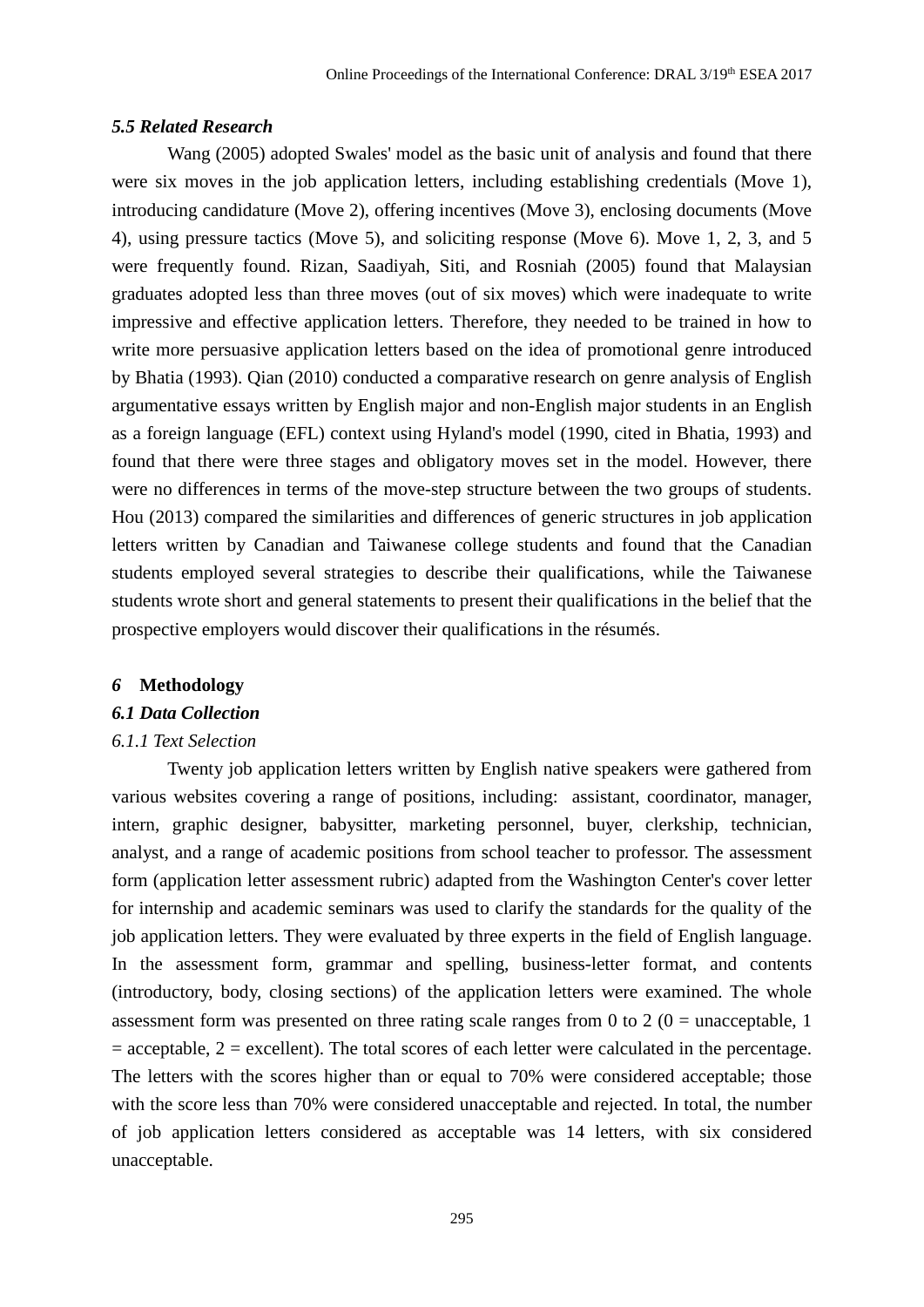### *6.1.2 Reliability Measurement*

To establish reliability and consistency, the inter-rater reliability using SPSS was used to calculate the correlation between the ratings of three experts. For the inter-rater agreement, alpha internal consistency coefficient is at .83, which is considered acceptable  $(> 0.74)$  is excellent).

#### *6.2 Data Analysis*

The data analysis was undertaken in two steps: (1) using Bhatia's framework (1993) to name moves found in this study; and (2) investigating what tenses English native speakers used to write effective job application letters. After the analysis, the findings from the first and second steps were discussed and applied to the syllabus design in order to create a genrebased syllabus for the writing of job application letters.

#### **7. Findings and Discussion**

In answer to **research question 1**, Bhatia's framework (1993) was used as the model to define the definitions of moves and to investigate the move structure of 14 job application letters written by English native speakers as shown in Table 1.

| Moves Found in<br><b>Job Application</b><br>Letters | Names of Moves                                                  | <b>Number</b><br>of<br><b>Occurrences</b> | $\%$   | Total Job<br>Application<br>Letters |
|-----------------------------------------------------|-----------------------------------------------------------------|-------------------------------------------|--------|-------------------------------------|
| Move 1                                              | <b>Establishing Credentials</b>                                 | 14                                        | 100\%  | 14                                  |
| Move 2/Step 2A                                      | Introducing candidature /<br>Offering candidature               | 10                                        | 71.43% | 14                                  |
| Move 2/Step 2B                                      | Introducing candidature /<br>Essential detailing of candidature | 12                                        | 85.71% | 14                                  |
| Move $2/Step 2C$                                    | Introducing candidature /<br>Indicating value of candidature    | 14                                        | 100\%  | 14                                  |
| Move 4                                              | Enclosing documents                                             | 6                                         | 42.86% | 14                                  |
| Move 6                                              | Soliciting response                                             | 11                                        | 78.57% | 14                                  |
| Move 7                                              | Ending politely                                                 | 14                                        | 100\%  | 14                                  |

**Table 1.** Occurrence Frequency of Moves and Steps in Job Application Letters Written by English Native Speakers

100% = Moves occurred in all job application letters

Table 1 reveals that the moves/steps of establishing credentials, introducing candidature/indicating value of candidature, and ending politely have the highest percentage of the occurrence frequency at 100%, whereas the occurrence frequency of introducing candidature/essential detailing of candidature and soliciting response are at 85.71% and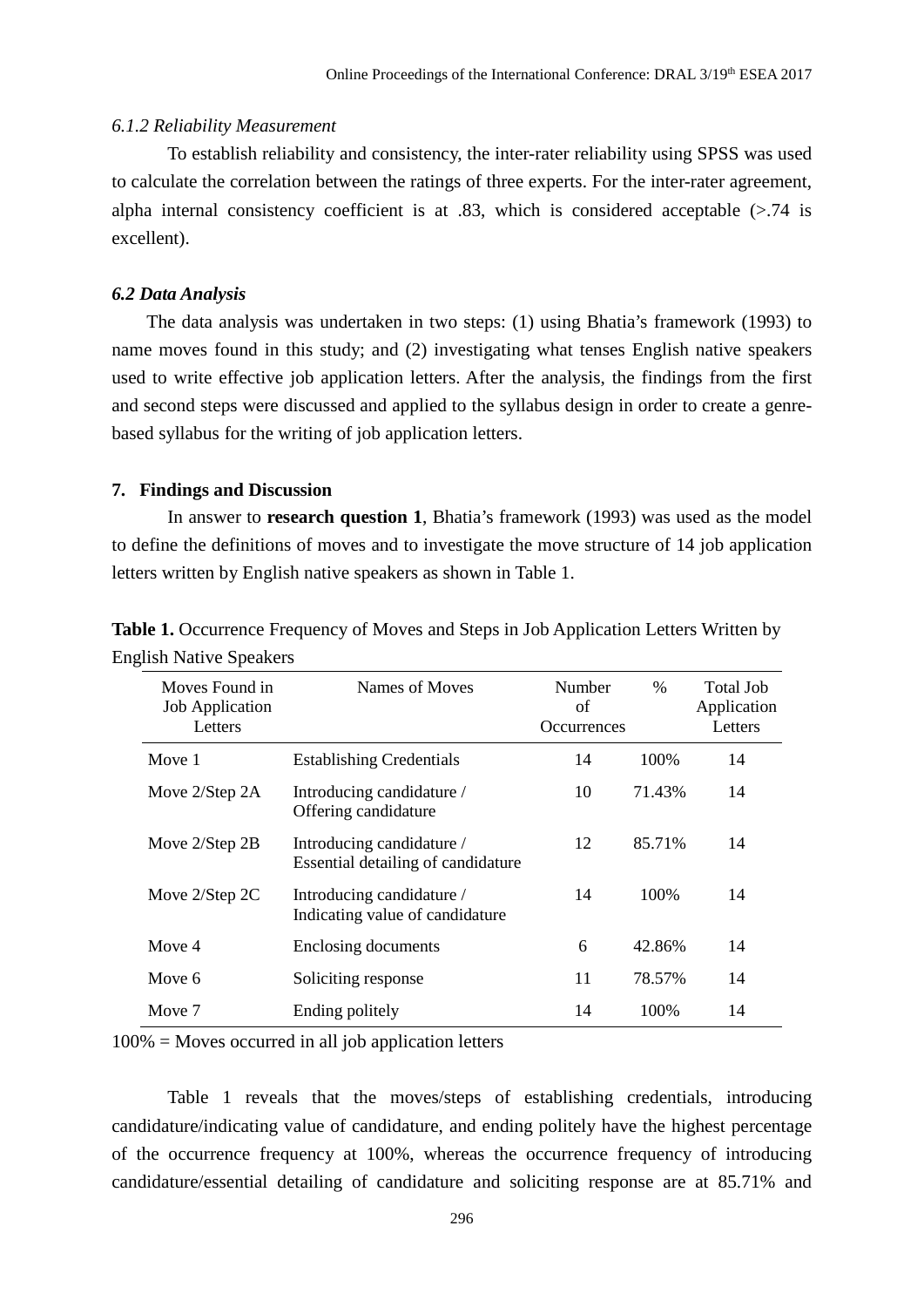78.57% respectively. Introducing candidature/offering candidature shows the percentage of the occurrence frequency at 71.43%, but enclosing documents is at the lowest percentage at 42.86%. Clearly, the moves with scores higher than or equal to 50% are considered as typical moves used by English native speakers; on the other hand, the moves with scores less than 50% are considered as optional moves which less frequently occur in the whole text. The occurrence frequency of moves in Table 1 reveals that there are six typical moves/steps and one optional move which is summarized and presented in Table 2.

**Table 2***.* Summary of Typical and Optional Moves and Steps Found in the Job Application Letters Written by English Native Speakers

| <b>Typical Moves and Steps</b>                               | <b>Optional Moves</b> |  |
|--------------------------------------------------------------|-----------------------|--|
| <b>Establishing Credentials</b>                              | Enclosing documents   |  |
| Introducing candidature / Offering candidature               |                       |  |
| Introducing candidature / Essential detailing of candidature |                       |  |
| Introducing candidature / Indicating value of candidature    |                       |  |
| Soliciting response                                          |                       |  |
| Ending politely                                              |                       |  |

Table 2 reveals the typical moves and steps which can be summarized as follows: Move 1: Establishing Credentials Move 2/Step 2A: Introducing candidature / Offering candidature Move 2/Step 2B: Introducing candidature / Essential detailing of candidature Move 2/Step 2C: Introducing candidature / Indicating value of candidature Move 6: Soliciting response Move 7: Ending politely

However, all four moves and three steps do not typically appear in all job application letters. In addition, some job application letters do not follow the move-step structure initiated by Bhatia (1993). There were different structures of moves and steps that occurred in the job application letters as presented in Table 3.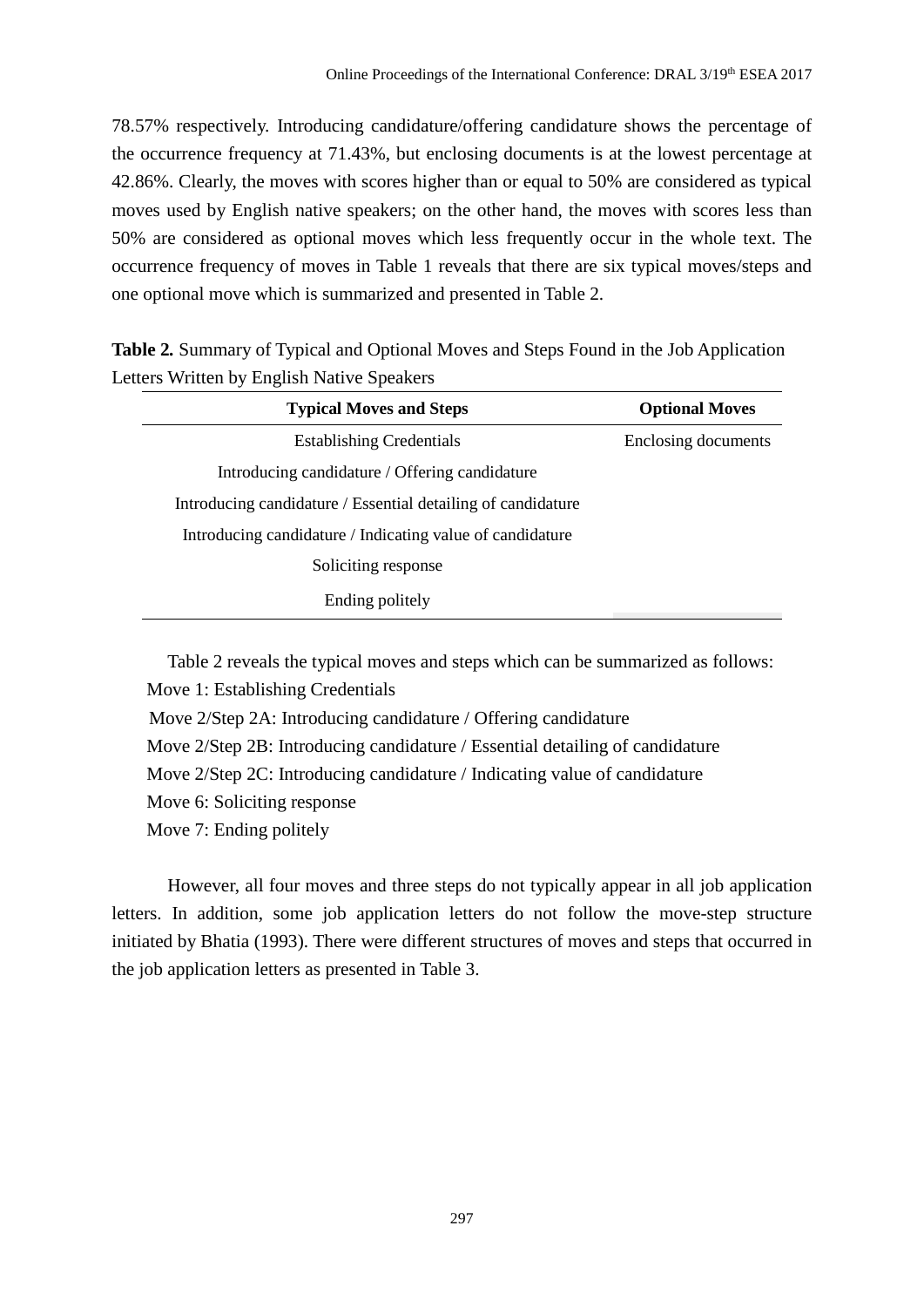| No.            | Move-Step Structures                                                                                        | Number<br>of<br>Occurrences | $\%$   | Total<br>Job<br>Application<br>Letters |
|----------------|-------------------------------------------------------------------------------------------------------------|-----------------------------|--------|----------------------------------------|
| $\mathbf{1}$   | Move1-> Move2/Step2B -> Move2/Step2C -><br>Move $4 \rightarrow$ Move $6 \rightarrow$ Move $7$               | 3                           | 21.43% | 14                                     |
| $\overline{2}$ | Move2/Step2A -> Move1-> Move2/Step2C -><br>Move4 -> Move6 -> Move7                                          | $\mathbf{1}$                | 7.14%  | 14                                     |
| 3              | Move2/Step2A -> Move1 -> Move2/Step2B -><br>Move2/Step2C -> Move6 -> Move7                                  | $\mathbf{1}$                | 7.14%  | 14                                     |
| 4              | Move1-> Move2/Step2A -> Move1-> Move2/Step2C<br>$\rightarrow$ Move6-> Move7                                 | 1                           | 7.14%  | 14                                     |
| 5              | Move2/Step2A -> Move1-> Move2/Step2B -><br>Move2/Step2C -> Move7-> Move 6                                   | $\mathbf{1}$                | 7.14%  | 14                                     |
| 6              | Move2/Step2A -> Move1-> Move2/Step2B -><br>Move1-> Move2/Step2C -> Move4 -><br>Move <sub>6</sub> -> Move7   | 1                           | 7.14%  | 14                                     |
| $\overline{7}$ | Move2/Step2A -> Move1-> Move2/Step2B -><br>Move2/Step2C -> Move7-> Move4 -><br>Move6 -> Move7               | $\mathbf{1}$                | 7.14%  | 14                                     |
| 8              | Move2/Step2A -> Move1-> Move2/Step2B -><br>Move1-> Move2/Step2C -> Move1-><br>Move $6 \rightarrow$ Move $7$ | 1                           | 7.14%  | 14                                     |
| 9              | Move2/Step2A -> Move1-> Move2/Step2B -><br>Move2/Step2C -> Move1-> Move6 -> Move7                           | $\mathbf{1}$                | 7.14%  | 14                                     |
| 10             | Move1-> Move2/Step2B -> Move1-><br>Move2/Step2C -> Move7                                                    | 1                           | 7.14%  | 14                                     |
| 11             | Move2/Step2A -> Move1-> Move2/Step2B -><br>Move $2/Step2C \rightarrow Move7$                                | $\overline{2}$              | 14.29% | 14                                     |

**Table 3.** Occurrence Frequency of Move-Step Structures in the Job Application Letters

**Note:** Each abbreviation indicates the communicative purpose of each move:

Move 1= Establishing Credentials

Move  $2 = Introducing$  Candidature

Move  $2/Step 2A =$  Offering Candidature

Move 2/Step 2B = Essential Detailing of Candidature

Move  $2$ /Step  $2C =$  Indicating Value of Candidature

Move  $3 =$  Offering Incentives

Move  $4 =$  Enclosing Documents

Move  $5 = Using$  Pressure Tactics

Move  $6 =$  Soliciting Response

Move  $7 =$  Ending Politely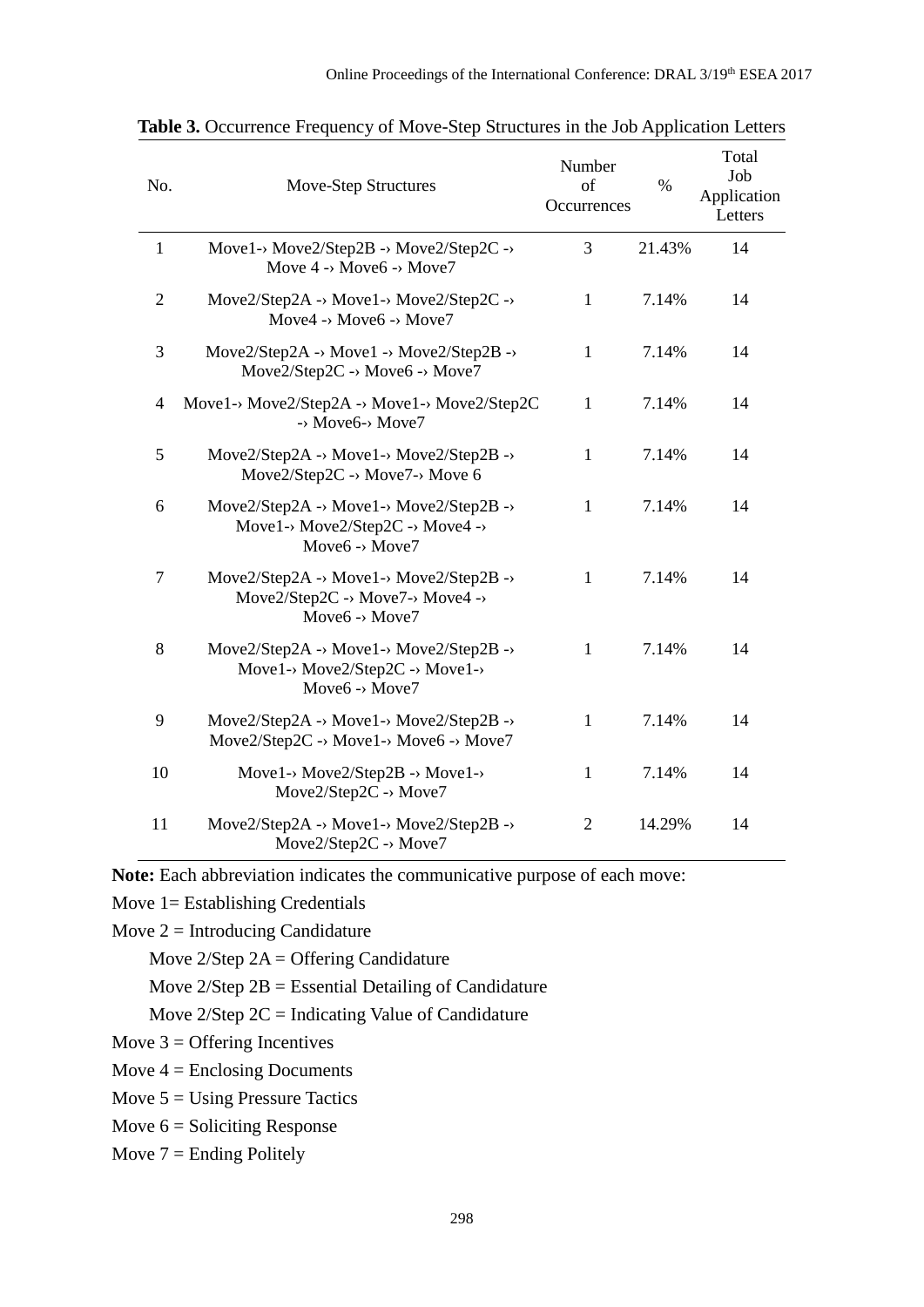As can be seen in Table 3, the first move-step structure has the highest occurrence frequency at 21.43%, while the eleventh structure is shown at 14.29%. The other structures have the average of the occurrence frequency at 7.14%. According to research question 1, which intends to reveal the typical move-step structure of the job application letter genre English native speakers employ to write effectively, the results reveal that English native speakers used variously structural organization of promotional genre without the typical pattern.

In answer to **research question 2**, English tenses found in 14 job application letters consist of present simple, present progressive, present perfect, past simple, and future simple as shown in Table 4.

|                      | The Percentage of the Occurrence Frequency of Tenses |                        |                    |                |                  |  |
|----------------------|------------------------------------------------------|------------------------|--------------------|----------------|------------------|--|
| Moves / Steps        | Present<br>Simple                                    | Present<br>Progressive | Present<br>Perfect | Past<br>Simple | Future<br>Simple |  |
| Move 1               | 65.85%                                               | $0\%$                  | 3.66%              | 18.29%         | 12.20%           |  |
| Move $2 /$ Step $2A$ | 36.36%                                               | 63.64%                 | 0%                 | $0\%$          | $0\%$            |  |
| Move $2 /$ Step $2B$ | 24.39%                                               | $0\%$                  | 24.39%             | 46.34%         | 4.88%            |  |
| Move $2 /$ Step 2C   | 36.28%                                               | 0.88%                  | 18.58%             | 37.17%         | 7.08%            |  |
| Move 4               | 77.78%                                               | $0\%$                  | $0\%$              | 0%             | 22.22%           |  |
| Move 6               | 58.97%                                               | $0\%$                  | $0\%$              | $0\%$          | 41.03%           |  |
| Move 7               | 100\%                                                | $0\%$                  | 0%                 | $0\%$          | $0\%$            |  |

**Table 4***.* Occurrence Frequency of Tenses in Each Move of the Job Application Letters

Table 4 reveals that the highest occurrence frequency of tense in Move 1 (establish credentials) is present simple tense at 65.85%. The present simple tense found in Move 1 is used by the writers to identify the specific job openings, explain the reasons why the applicants are interested in the organizations, and present their relevant skills and experiences that suit the positions they are seeking. For Move 2/Step 2A (introducing candidature/offering candidature), the highest occurrence frequency of tense is at 63.64% shown in the form of present progressive tense so as to present the applicants' requirements to apply for the prospective positions (Bhatia, 1993) and identify what positions they need to work for in the organizations. The highest occurrence frequency of tense found in Move 2/Step 2B (introducing candidature/essential detailing of candidature) is past simple tense at 46.34%. This is to say that the writers use past simple tense to express the most necessary information of the candidatures; for example, qualifications, past experiences, abilities and achievements attained from the previous work. Past simple tense is shown as the highest occurrence frequency in Move 2/Step 2C (introducing candidature/indicating value of candidature) at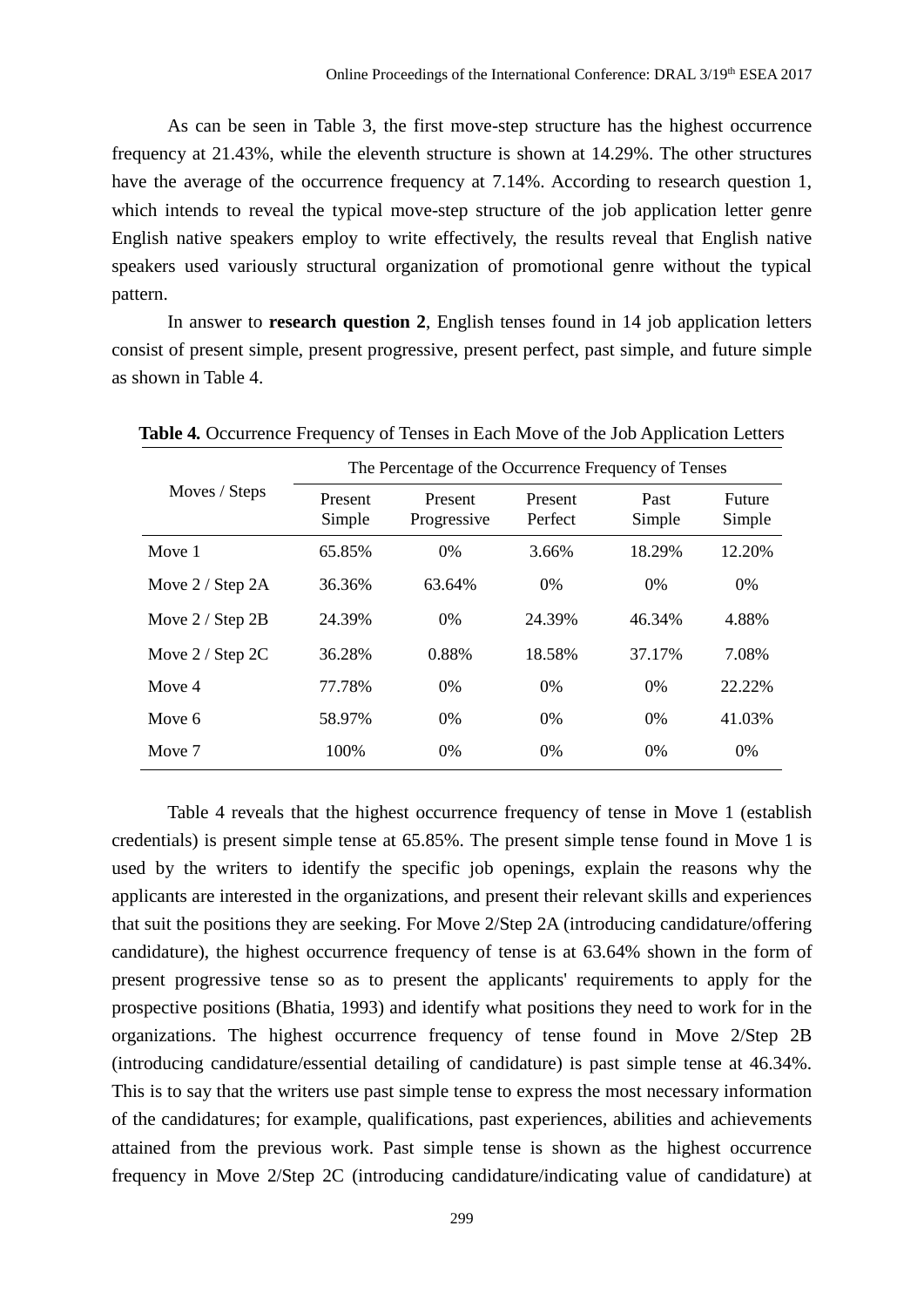37.17%. In this part, the writers use past simple tense to present more past relevant experiences or achievements they gained from previous work, but 36.28% of the occurrence frequency is present simple tense that is used to describe personal characteristics, strengths, or present job responsibilities. The tense used in Move 4 (enclosing documents) is present simple tense that has the highest occurrence frequency at 77.78% in order to remind the readers to see further information regarding qualifications, experiences, interests, strengths, etc. through the C.V., certificates, and testimonials which are referred to as the enclosed documents. The highest occurrence frequency of tense found in Move 6 (soliciting response) is at 58.97% written in the form of present simple tense in order to persuade the readers to call for interviews or have discussions with the applicants. Lastly, in Move 7 (ending politely), present simple tense has the highest occurrence frequency at 100%, thus it is clear that the writers use present simple tense to thank the readers for spending the time to read the letters.

**Research question 3** intends to determine how the move-step structure and grammatical features used by English native speakers can be included in the design of a job application letter genre syllabus. Nunan (1999) stated that "a syllabus consists of lists of content to be taught through a course of study. Key tasks for syllabus designers are the selection of the items and their sequencing and integration" (p. 73). In this regard, the content to be taught to students concerns writing a job application letter, and the sequence is based on the move-step structure. This means that the lists of content should start with writing to offer candidature, followed with writing on how to establish credentials. Next, the topic on how to write about essential detailing of candidature should be taught to the students. Then the students should know how to write about indicating value of candidature and the expressions for closing the job application letters. However, English writing is based on grammatical knowledge to produce well-formed sentences, thus during the course of writing a job application letter, the knowledge of tenses and active voice should be included in the content.

#### **8. Conclusion**

The move-step structure of the job application letter genre that English native speakers employ to write effectively varies without typical patterns because the most structures (9 out of 14 letters) have the average of the occurrence frequency at 7.14%.

Tenses used by English native speakers consist of present simple, present progressive, present perfect, past simple, and future simple tenses. Present simple tense is most commonly used in Move 1 (establishing credentials), Move 4 (enclosing documents), Move 6 (soliciting response), and Move 7 (ending politely) at the occurrence frequency of 65.85%, 77.78%, 58.97%, and 100% respectively. The Step 2A in Move 2 (offering candidature) is most frequently written in the present progressive tense at 63.64%, while the Step 2B (essential detailing of candidature) and Step 2C (indicating value of candidature) in the same move is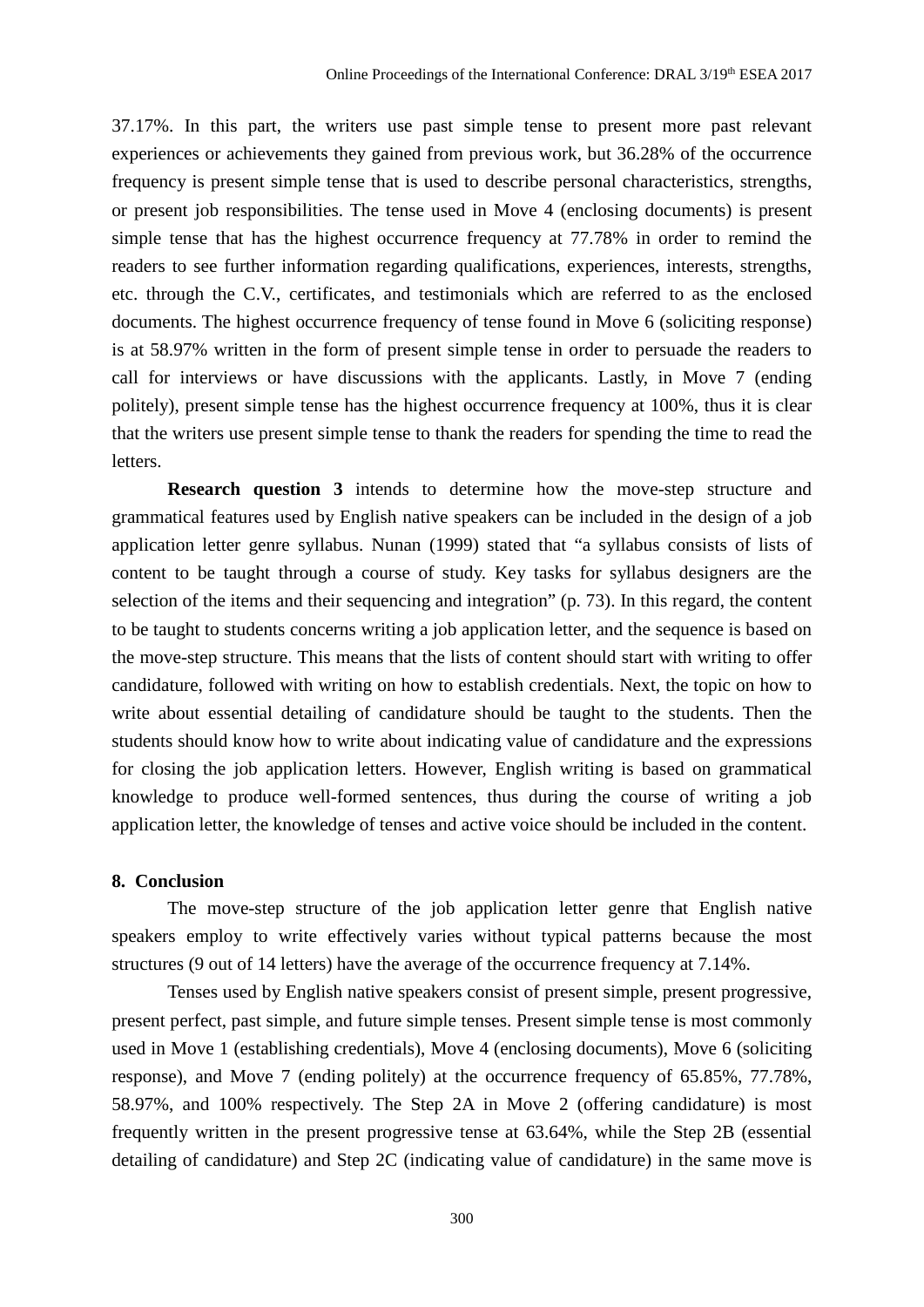most commonly presented with the past simple tense at 46.34% and 37.17% respectively.

The final research question intends to determine how the move-step structure and grammatical features used by English native speakers can be included in the design of a job application letter genre syllabus. The course syllabus should be designed based on the concept of move analysis and tenses investigated from research questions 1 and 2. First, the students should be taught to be able to offer candidature. After that, they should be taught how to establish credentials. Then, the essential detailing of candidature should be introduced to practice writing about qualification, achievements, education, experiences, abilities, and so on. To persuade the perspective employers, the students should know how to write to express the value of candidature. Finally, the students should study how to end the letter by using polite expressions. During the course, the knowledge of tenses should be included in the learning/teaching activities to make certain that the students can produce well-formed and grammatically correct sentences.

### **9. Limitation**

Due to time constraints, the job application letters were gathered from a number of websites on the Internet. It would be more valuable if the data were collected from international organizations with authentic application letters written by English native speakers applying for specific job openings.

#### **10. Recommendation**

This study investigates English tenses used in job application letters. Future research could investigate other aspects of the grammatical features, such as modal verbs, adverbial position, complex noun phrase, prepositional phrase, chronological order, conditional clauses, and modal auxiliary verbs.

#### **11. Implications of the study**

Based on the findings of the study, it can be concluded that the English writing course of a job application letter developed based on the genre-based approach is considered effective. Therefore, this study suggests the genre-based syllabus designed to help the students promote their proficiency in writing effective job application letters.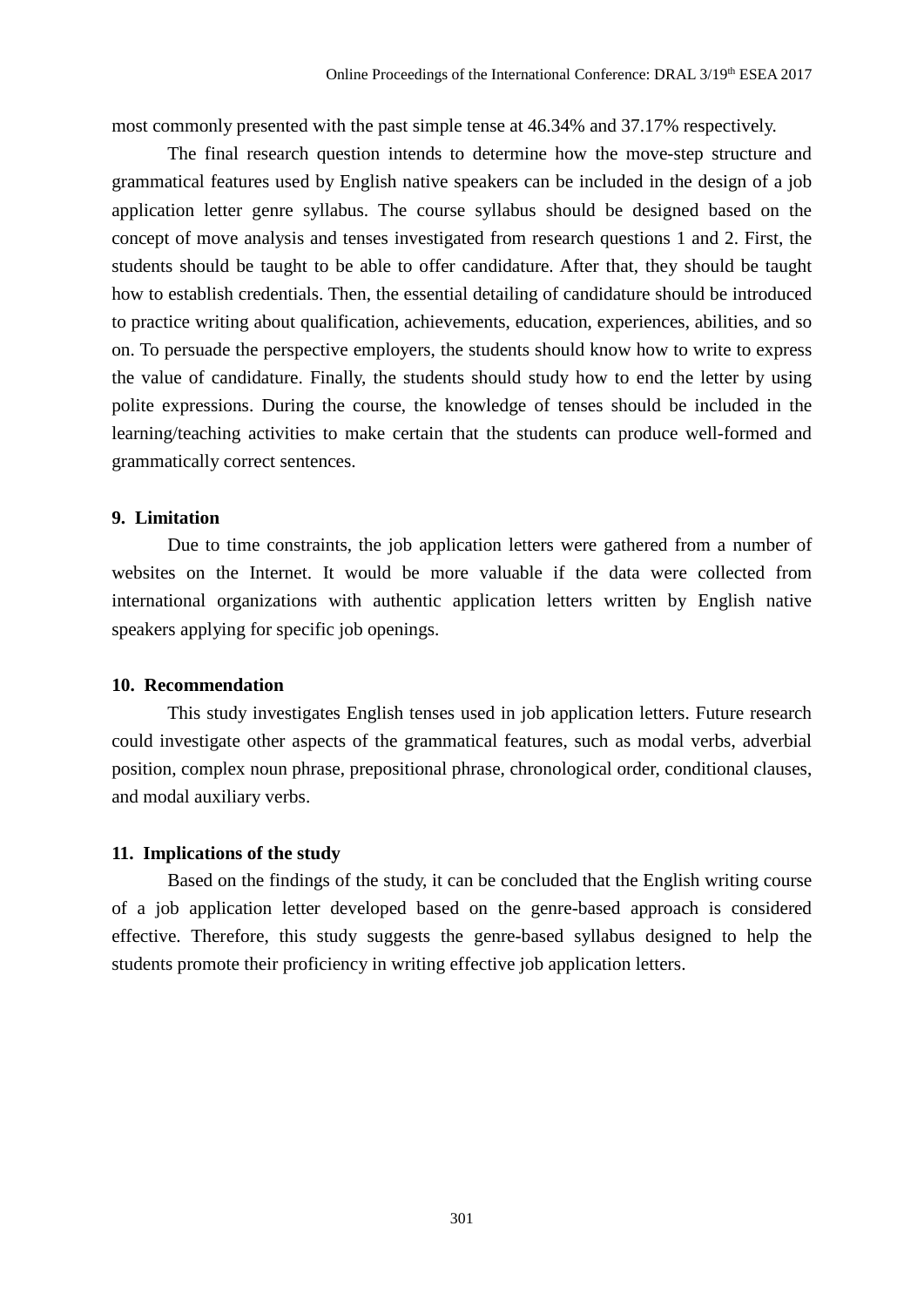# **Course Syllabus**

**Course** An Intensive Course for Writing a Successful Job Application Letter **Duration** 5 days

**Size of Group:** 20 persons

Participants: The fourth year students of Bachelor of Arts Program in English

**Course Objectives:** For participants to: (1) produce an effective job application letter outlining their interests in applying for prospective positions utilizing proper business letter format; (2) to spend less time over the entire writing process; and (3) to increase the rate of acceptance of job application letters by the prospective employers

| Day            | <b>Content</b>                                                                                                                                                                                                                                  | <b>Teaching / Learning Activities</b>                                                                                                                                                                                                                                                                                                                                                                                                                                                                                                                                                                                                                                                                                                                                                                                                                                                                                                     |
|----------------|-------------------------------------------------------------------------------------------------------------------------------------------------------------------------------------------------------------------------------------------------|-------------------------------------------------------------------------------------------------------------------------------------------------------------------------------------------------------------------------------------------------------------------------------------------------------------------------------------------------------------------------------------------------------------------------------------------------------------------------------------------------------------------------------------------------------------------------------------------------------------------------------------------------------------------------------------------------------------------------------------------------------------------------------------------------------------------------------------------------------------------------------------------------------------------------------------------|
| $\mathbf{1}$   | <b>Introducing and Offering</b><br><b>Candidature</b><br>Utilizing a proper job<br>application letter format<br>Writing to introduce and<br>offer candidature<br>Present progressive tense<br>for writing to introduce and<br>offer candidature | 1. A teacher explains the necessity of job application letters.<br>2. A teacher introduces students to the appropriate job<br>application letter format.<br>3. A teacher assigns students to think and write about positions<br>they need to apply for in their notebooks.<br>Vocabulary and expressions $\sharp$ . A teacher suggests the function of the first part of the job<br>application letter is to inform the employers what<br>prospective positions the students need to apply for.<br>5. A teacher provides students examples of vocabulary and<br>expressions always used to offer candidature.<br>6. Students start writing by referring to the positions applied<br>for.<br>7. A teacher teaches students using present progressive tense to<br>identify the positions they want to apply for. At this step, a<br>teacher encourages students to write well-formed sentences<br>and checks their grammatical correctness. |
| $\overline{2}$ | <b>Establishing Credentials</b><br>Job seeking skills<br>Vocabulary and expressions<br>Writing to establish<br>credentials<br>Present simple tense for<br>writing establishing<br>credentials                                                   | 1. A teacher suggests the sources for finding jobs or teaches<br>students job seeking skills.<br>2. A teacher introduces the functions of the second part of the<br>application letter.<br>3. A teacher provides students examples of vocabulary and<br>expressions always used to establish credentials.<br>4. Students start writing by referring to the jobs advertised,<br>admiring the reputation of the company, and offering<br>themselves as the right candidates.<br>5. A teacher teaches students using present simple tense to<br>identify the specific job openings, explain the reasons why<br>the applicants are interested in the organizations, and present<br>their relevant skills and experiences that suit the positions<br>they are seeking. At this step, a teacher encourages students<br>to write well-formed sentences and checks their grammatical<br>correctness.                                              |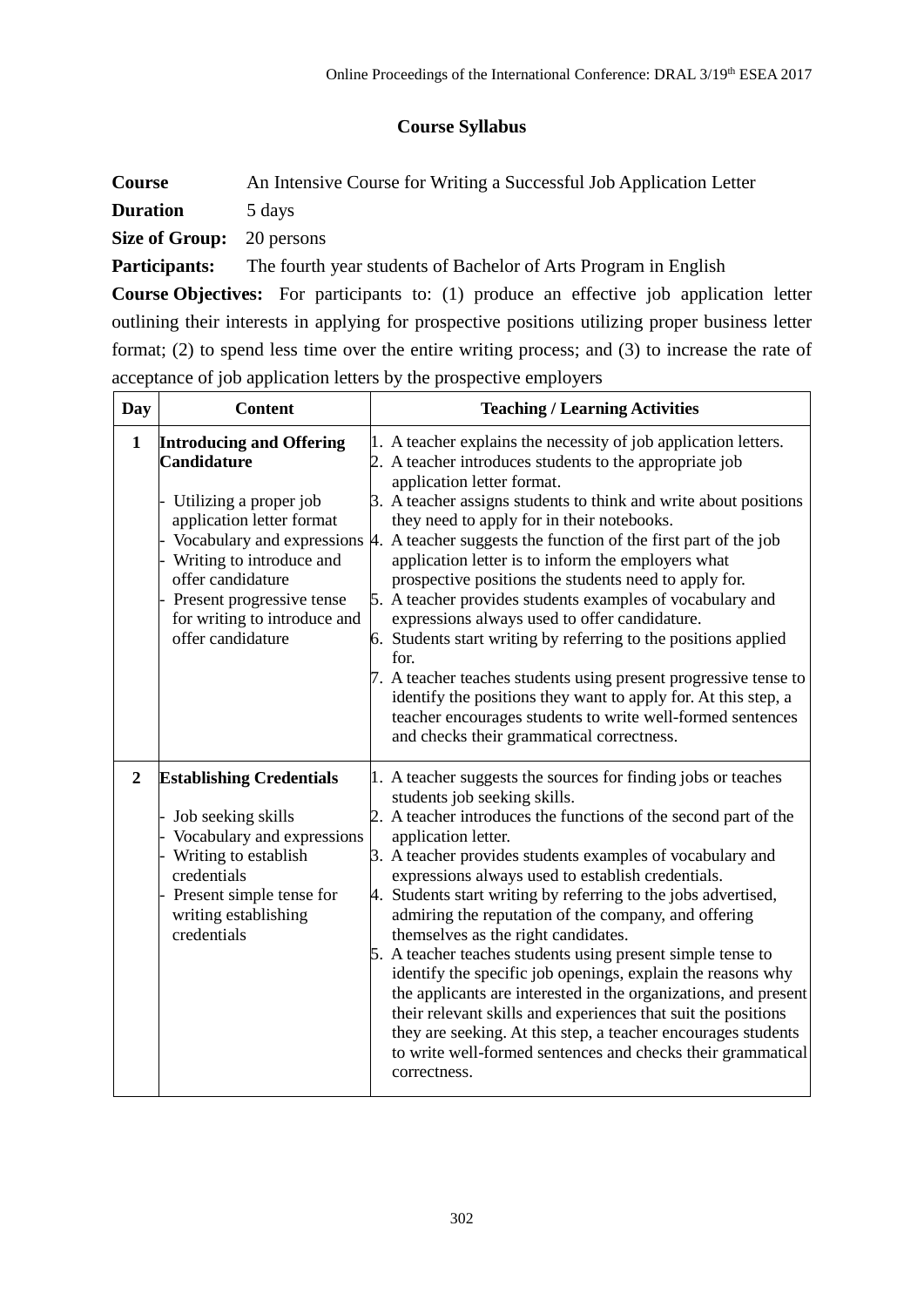| 3                       | <b>Giving Essential Detailing</b><br>of Candidature<br>Vocabulary and expressions<br>Writing to give essential<br>detailing of candidature<br>- Past simple tense for writing<br>to give essential detailing of<br>candidature | 1. A teacher explains the functions of the third part of the<br>application letter to students.<br>2. A teacher assigns students to list all of their educations,<br>qualifications, extra-curricular experiences, abilities,<br>certificates, skills, etc. that specifically match the positions<br>applied for. In this step, a teacher provides students the list<br>of ACTION VERBS and SELF-DESCRIPTIVE WORDS to<br>help generate ways to list students' qualifications on their job<br>application letters.<br>3. Students start writing by illustrating their preliminary<br>qualifications that match the jobs they want to apply for.<br>4. A teacher teaches students using past simple tense to<br>identify qualifications, past experiences, abilities and<br>achievements attained from the previous work. At this step, a<br>teacher encourages students to write well-formed sentences<br>and checks their grammatical correctness.                            |
|-------------------------|--------------------------------------------------------------------------------------------------------------------------------------------------------------------------------------------------------------------------------|-------------------------------------------------------------------------------------------------------------------------------------------------------------------------------------------------------------------------------------------------------------------------------------------------------------------------------------------------------------------------------------------------------------------------------------------------------------------------------------------------------------------------------------------------------------------------------------------------------------------------------------------------------------------------------------------------------------------------------------------------------------------------------------------------------------------------------------------------------------------------------------------------------------------------------------------------------------------------------|
| $\overline{\mathbf{4}}$ | <b>Indicating Value of</b><br><b>Candidature</b><br>Writing to indicate value of<br>candidature<br>Present simple tense for<br>writing to indicate value of<br>candidature                                                     | 1. A teacher explains the functions of the fourth part of the<br>application letter to students.<br>Vocabulary and expressions 2. A teacher suggests to students to use the list of ACTION<br>VERBS and SELF-DESCRIPTIVE WORDS to describe<br>more qualifications, relevant experience, personal<br>characteristics, strengths, etc., in order to meet the needs of<br>the prospective employers.<br>3. A teacher teaches students using past simple tense to<br>practice how to write more past relevant experiences or<br>achievements they gained from previous work. Present<br>simple tense should be also taught to students to describe<br>personal characteristics, strengths, or present job<br>responsibilities.<br>4. Students start writing by demonstrating and highlighting<br>their qualifications that match the jobs they want to apply<br>for. A teacher encourages students to write the well-formed<br>sentences and check their grammatical correctness. |
|                         | <b>Ending politely</b><br>Writing to end the letter<br>politely<br>Present simple tense for<br>writing to thank readers for<br>spending the time to read<br>the letters                                                        | A teacher explains the main function of the fifth part of the<br>application letter to students.<br>Vocabulary and expressions 2. A teacher provides students examples of vocabulary and<br>expressions typically used to end the letter politely.<br>3. Students start writing using present simple tense to thank<br>and show good manners to the readers or employers for<br>spending the time to read the letters.<br>4. A teacher encourages students to write well-formed<br>sentences and checks their grammatical correctness.                                                                                                                                                                                                                                                                                                                                                                                                                                        |

# **Materials and resources:**

- 1. Copies of the example format of the good application letter for each student
- 2. Copies of the job advertisements for various positions
- 3. Plain paper for final drafts of the letters
- 4. Whiteboards and markers
- 5. Supplementary materials